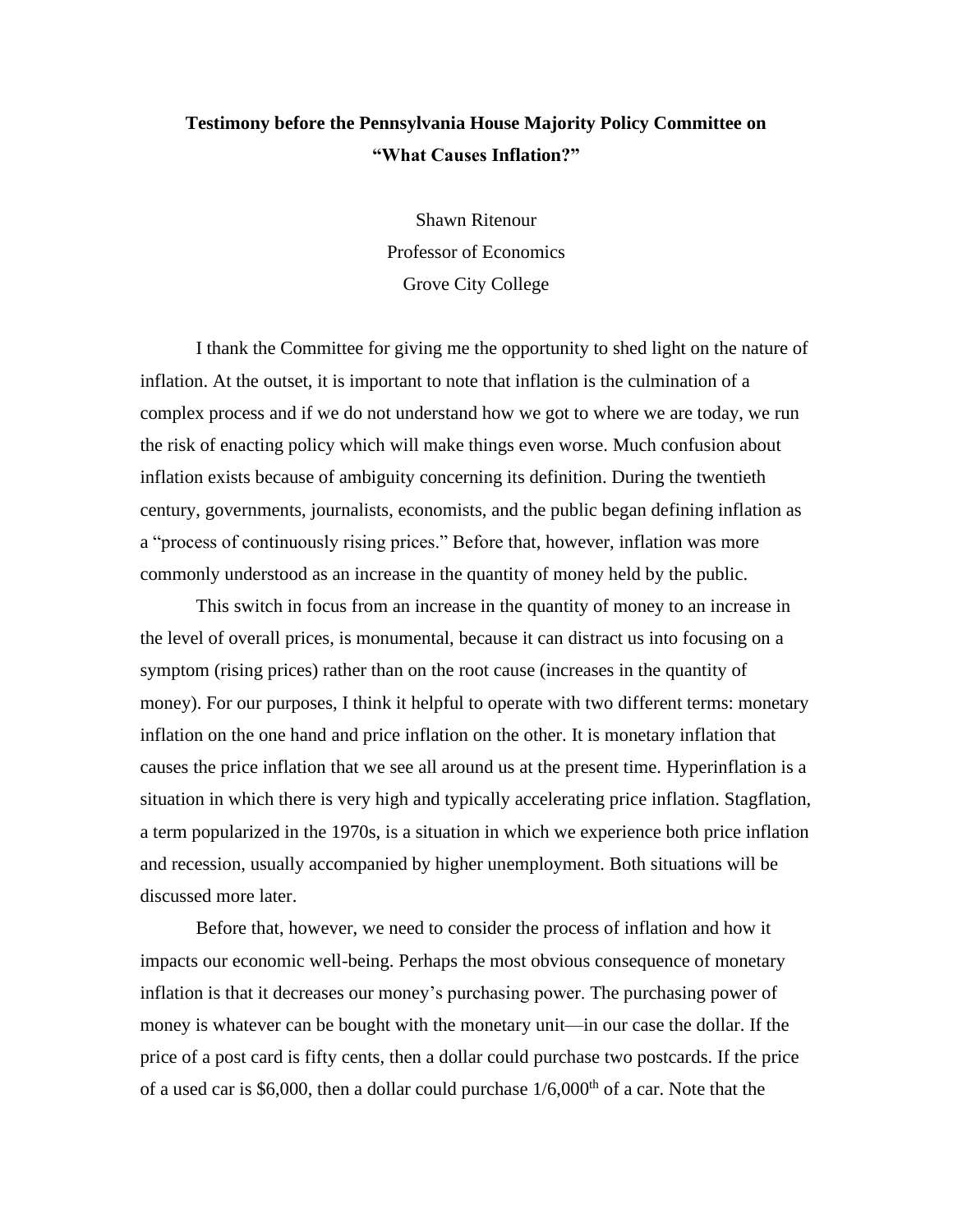purchasing power of money is not determined merely by the price of one good, but by a large set of prices for a multitude of goods, because all goods are traded for money.

Now, suppose that the prices of all goods double, so the postcard now costs \$1 and the car costs \$12,000. It is apparent that the purchasing power of money will be cut in half. A dollar could now buy only one postcard or  $1/12,000<sup>th</sup>$  of a car. In other words, there is an inverse relationship between the level of overall prices and the purchasing power of money. When prices increase, the purchasing power of money decreases.

With that background, we are now able to examine the relationship between monetary inflation, price inflation, and the purchasing power of money. When the Federal Reserve increases the money supply, people will be holding more money in general than they desire to hold at the prevailing level of overall prices. In other words, they experience an excess supply of money, which is an easy problem for people to solve.

They simply increase their spending. Households spend more on consumer goods, increasing demand for them. This increased demand results in higher prices for them, as they are bid up by more eager buyers. Likewise, businesses spend more on land, labor, and capital goods, so the demand for factors of production increases in their various markets. Increased demand for factors of production will cause their prices to increase. In short, the level of overall prices will be higher, and the purchasing power of the dollar will fall.

Note that this process does not generally benefit society. If everyone's cash balances increase by thirty percent, but prices also increase by thirty percent, no one is really any better off. Increases in the quantity of money do not spontaneously create more land, labor, or capital goods, therefore it does not result in more consumer goods either. It merely results in more money being spent on the same amount of goods at higher prices.

However, while there is no general social benefit from inflation, we should recognize that *some* people do benefit at the expense of others. Newly created money does not enter the economy all at once evenly in everyone's bank account. The money first appears in the reserves of a small group of preferred financial institutions, and they lend it out to various borrowers. They are the early recipients of the new money, and they can increase their spending *before* overall prices have risen. They are the ones who benefit from inflation. As the money passes from bank to business to employee to other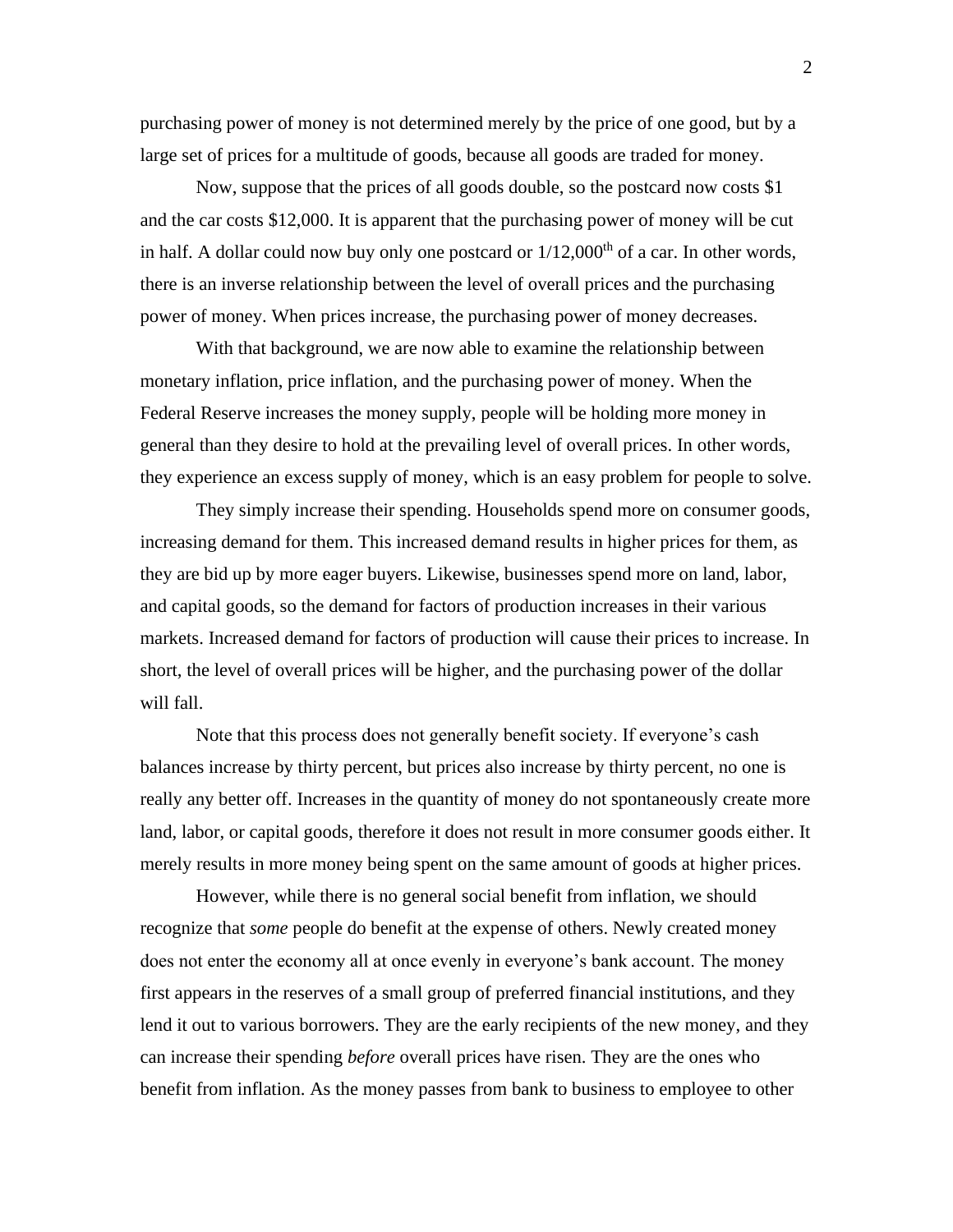businesses, overall prices begin to rise, until for some people, the new money they receive is just enough to offset the higher prices. These people are no better or worse off. There are those, however, who get some of the new money so late in the process that their increase in income is not enough to offset the generally higher prices. And finally, there are some who live on fixed incomes who do not see a dime of the new money but must pay higher prices all the same. These last two groups of people are harmed by the process of inflation. So, while there is no general social benefit from monetary inflation, some citizens do benefit at the expense of others.

This mechanism by which new money enters the economy also is the root of the business cycle which always culminates in recession. When the Federal Reserve injects liquidity into the financial system, it does so by expanding credit, making it possible for banks to offer artificially lower market interest rates. Businesses acquire new money at the lower rates and their entrepreneurial ambitions expand, which results in an economic boom. New businesses are started, using the new money to buy land, labor, and capital goods. Wages increase and happy days appear to be here again. Alas, these new projects appear profitable only because market interest rates are pushed artificially low.

Unfortunately, the new structure of production does not reflect voluntary saving patterns. Investors are led to make investments as if more real savings are available, when in fact they are not. Unless even more new money is again injected into the system, market interest rates will return to their original higher levels and many of the newly begun projects will prove to be unprofitable. These investments will be liquidated. Production contracts and unemployment increases. This inflationary boom-bust cycle is the setting for stagflation: a period of price inflation and stagnant growth.

As mentioned earlier, hyper-inflation is very high and accelerating price inflation. It often happens after a prolonged stretch of monetary inflation and is encouraged by a change in expectations by a critical mass of citizens.

If people come to expect overall prices to be significantly higher in the future than they are now, they have increased incentive to buy goods in the present, rather than wait to buy them after the purchasing power of their money has fallen. This change in psychology further increases present spending, driving up overall prices even faster.